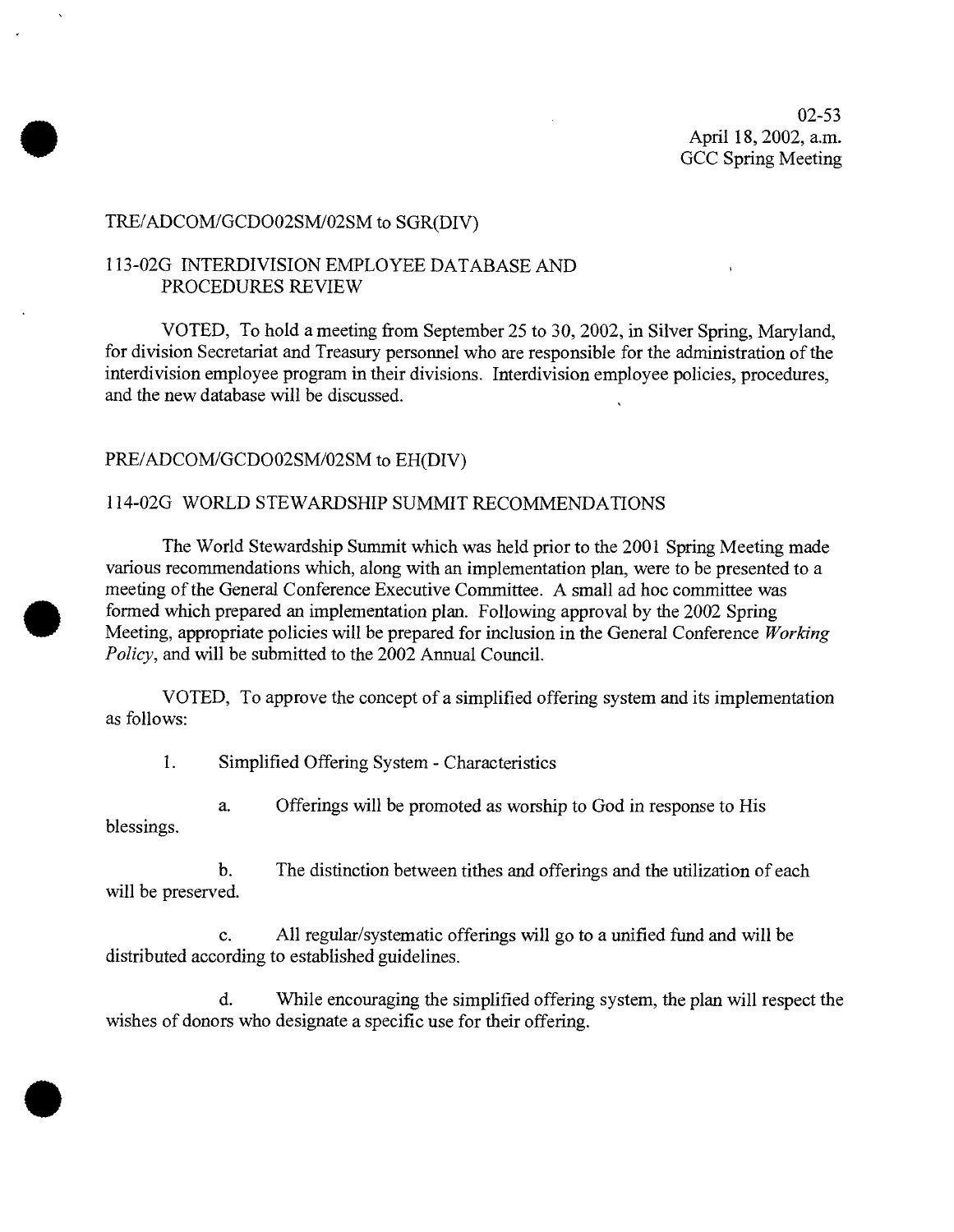02-54 April 18, 2002, a.m. GCC Spring Meeting

e. It will be understood that one's expression of worship through financial stewardship begins with tithing and the regular support of the Church through systematic offerings.

•

•

•

f. Church members will be informed as to how tithes and offerings are used in accomplishing the mission of the Church.

2. Simplified Offering System - Distribution

Funds received from the simplified offering system will be distributed as follows:

a. The local church will receive a minimum of 50 percent and a maximum of 60 percent of the unified fund for the local church budget.

b. World mission will receive a minimum of 20 percent and a maximum of 25 percent of the unified fund.

c. Division committees will determine the specific distribution of the funds within the percentages expressed above in establishing the proportions for the local church, mission/conference, union, division, and World mission.

3. Simplified Offering System - Implementation Guidelines

The World Stewardship Summit has recommended important initiatives which will require significant time and commitment, and the world Church is investing a significant amount of funds in developing materials for these stewardship initiatives.

The following are the implementation guidelines for the simplified offering system:

a. Before a conference/mission implements the simplified offering system, there must be a clear training of pastors in the biblical stewardship principles, as well as in the simplified offering system.

b. Before a conference/mission implements the simplified offering system, the conference/mission shall have a system for communicating how church funds are used.

c. Before implementing the simplified offering system, each church organization shall name a department director whose primary responsibility will be to direct the Stewardship Department, and these directors shall attain the secondary level of Stewardship Certification.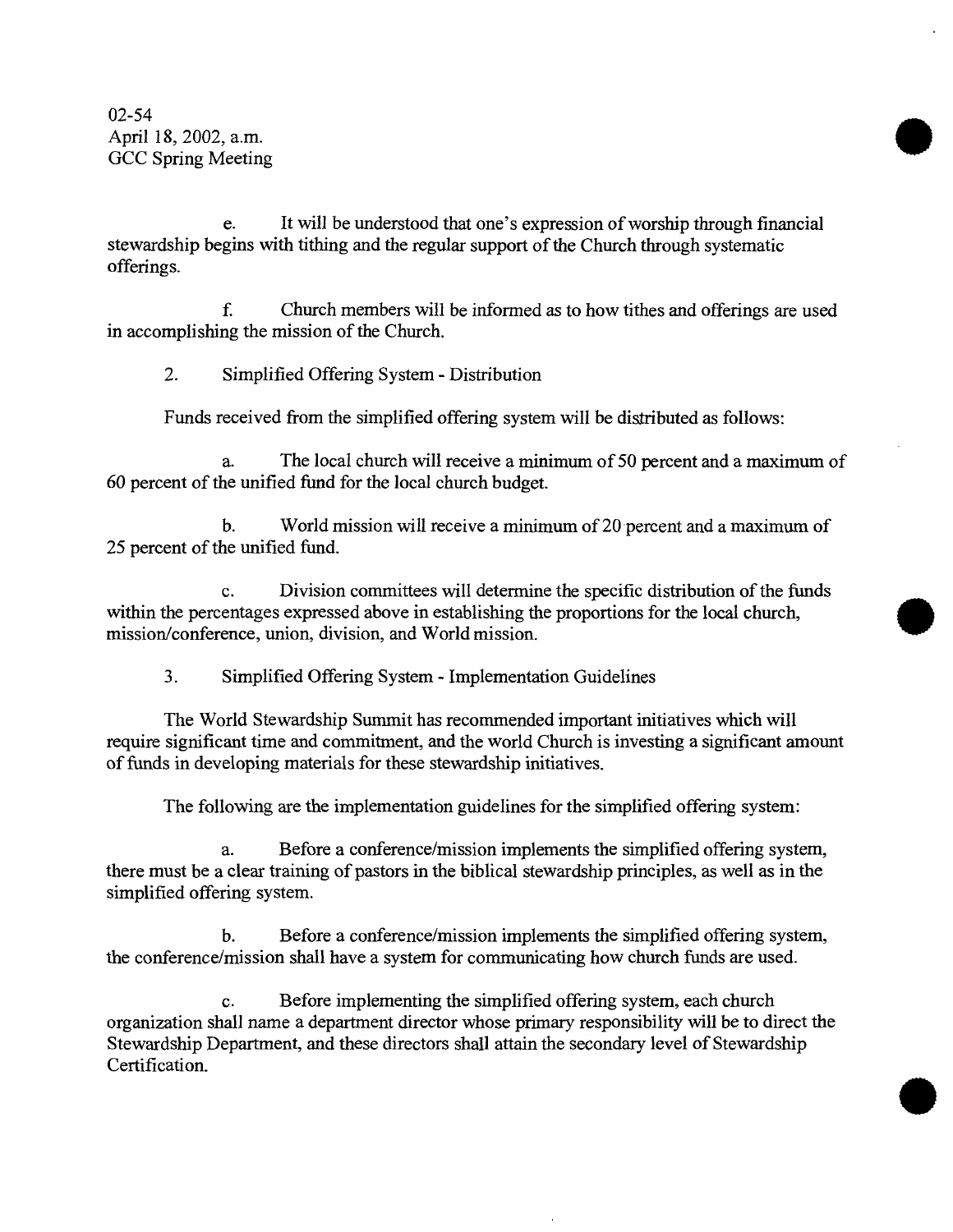02-55 April 18, 2002, a.m. GCC Spring Meeting

d. The local church or local conference/mission/union shall be given the choice as to when to transition to the simplified offering system.

# 4. Quarterly Mission Projects

•

 $\bullet$ 

Each quarter, a Quarterly World Mission Project will be designated which will replace the existing 13<sup>th</sup> Sabbath Offering Project, and General Conference Treasury will be requested to assign (recommend) a fixed percentage/amount of the World Mission percentage (unified fund portion coming to World Mission) for that quarterly project.

5. Direct Appeals and Priority of Systematic Church Support

• All entities making direct appeals to the Seventh-day Adventist donor base will be requested to include in their donor materials an affirmation of the donor's prior responsibility to worship God through tithe and regular support of the Church through systematic offerings. Such affirmation shall include a statement such as: "Contributions to the appeal should be above and beyond your regular return of tithe and systematic offerings through your local church."

6. Church Finance Communication Strategy

Because the communication of church financial information is crucial to the credibility of the Church and its leadership, the Stewardship Department will be responsible for developing and implementing a church finance communication strategy for the General Conference that has both hi-tech and low-tech elements and is reflective of the approved actual use of offerings as well as finance communication strategy models for other church entities at all levels. These entities shall implement a church finance communication strategy, and the Stewardship Department at each level shall have primary responsibility for developing and implementing this strategy in cooperation with administration, particularly treasury.

7. Statement on Financial Integrity and Transparency

The following statement on Financial Integrity and Transparency will be developed into a written pledge to be signed by church leaders:

The role of leadership is critical for developing the confidence of church members in their Church and in strengthening their relationship with God. We are living in an information age. Information is easily discovered and easily shared. Information contributes to confidence in leadership and in the Church organization. When that information is not provided by organizational leadership in an open and understandable way, it is easily misunderstood. Therefore, it is the responsibility of Church leadership to be transparent and credible in all its dealings.